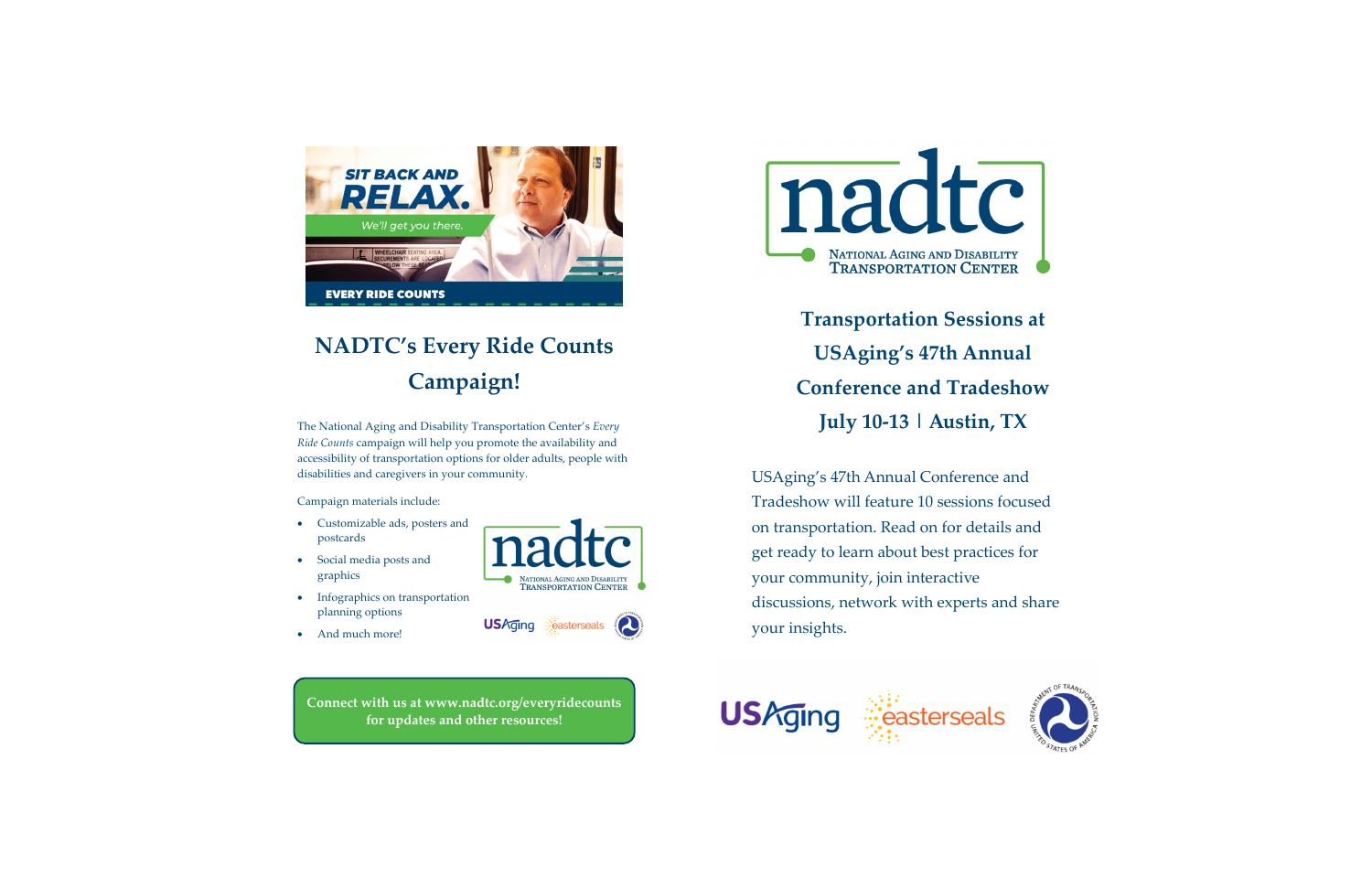

## **About NADTC**

The National Aging and Disability Transportation Center is funded through a cooperative agreement of USAging, Easterseals and the U.S. Department of Transportation, Federal Transit Administration, with guidance from the U.S. Administration for Community Living.

NADTC's mission: promoting the availability and accessibility of transportation options for older adults, people with disabilities, caregivers and communities.

### **www.nadtc.org | contact@nadtc.org | 866.983.3222**



## **Pre-Conference Intensive PC04) New Vision for Volunteer Transportation in a Post-Pandemic World**

*Focus Area: Enhancing Independent Living Through Transportation Innovations*

### **Sunday, July 10 \* 10:00 AM – 12:00 PM CT Grand 3, Level 4**

Volunteer transportation remains a primary approach that offers personalized, mobility on demand designed to meet the needs of both older adults and younger people with disabilities. During the COVID-19 pandemic, some programs were forced to suspend operations while others cut back on services. However, volunteer drivers also took on new roles such as delivering food and other essentials to isolated older adults. This session will bring together successful practitioners in volunteer transportation who will discuss volunteer program management, recruitment and recognition methods, volunteer transportation funding, and ways to ensure that volunteer transportation programs reflect the community's diversity, along with practical methods for implementing these ideas.

- Sam Purington, Executive Director, Volunteer Transportation Center Western New York, Watertown, NY
- Virginia Dize, Co-Director, National Aging and Disability Transportation Center, USAging, Washington, DC
- Kristine Hoheisel, Senior Resource Director, Horizon Health, Inc., Pierz, MN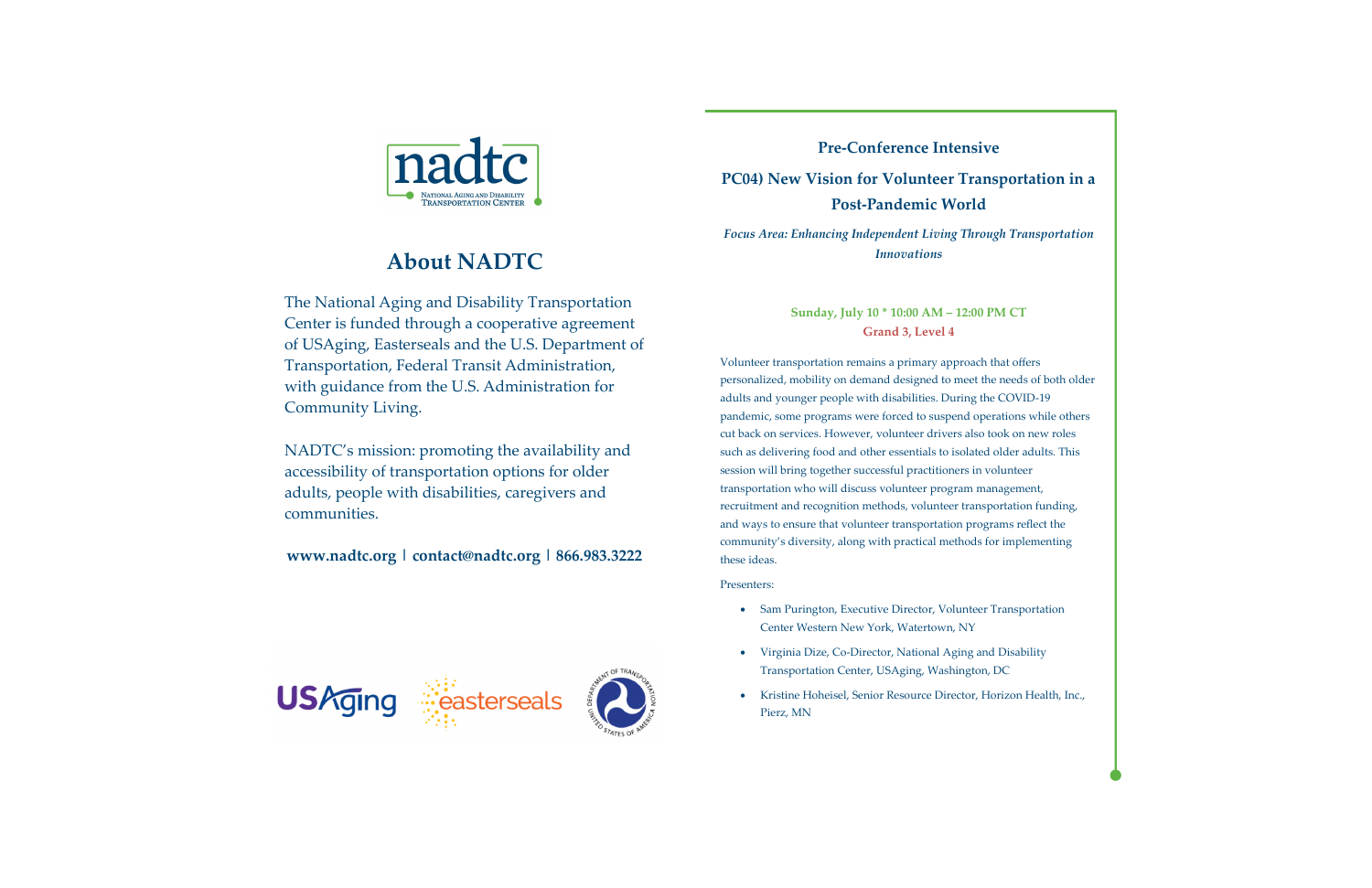## **W29) NADTC's 10th Annual Mobility Fair, Part I**

*Focus Area: Enhancing Independent Living Through Transportation Innovations*

### **Monday, July 11 \* 10:30 AM—11:30 AM CT**

### **Room 401, Level 4**

- Sam Purington, Executive Director, Volunteer Transportation Center Western New York, Watertown, NY
- Kristine Hoheisel, Senior Resource Director, Horizon Health, Inc., Pierz, MN
- NADTC Staff

Join us for the 10th year of NADTC's Mobility Fair for an in-depth look at volunteer transportation programs as an important option for meeting the transportation needs of older adults and people with disabilities in communities across the country. Part One will be an offshoot of NADTC's Pre-Conference Intensive featuring brief presentations by two successful volunteer transportation programs. Interactive round table conversations will explore critical aspects of volunteer transportation programs.

### Presenters:

## **W07) AAAs and Transportation: Spotlighting Opportunities Under Section 5310**

*Focus Area: Enhancing Independent Living Through Transportation Innovations*

### **Sunday, July 10 \* 1:00 PM – 2:00 PM CT Grand 2, Level 4**

Ninety percent of AAAs provide transportation services, a critical link to connect older adults and people with disabilities to essential services, such as medical appointments, grocery stores and social activities. For AAAs, funding is essential to provide transportation services. According to the NADTC National Survey of Transportation Providers, AAAs reported using 11 different funding sources to support transportation, including the Federal Transit Administration's (FTA) Section 5310 Enhanced Mobility for Seniors and Individuals with Disabilities Program. FTA expanded new opportunities under Section 5310 to support the impact COVID-19 has had on transportation programs. This session will feature presenters from Piedmont Senior Resources Area Agency on Aging who will share how they are expanding transportation options for older adults and people with disabilities with new funding opportunities under Section 5310.

- Jordan Miles, Director of Nutrition and Transportation, Piedmont Senior Resources Area on Aging, Farmville, VA
- Justine Young, Chief Executive Officer, Piedmont Senior Resources Area on Aging, Farmville, VA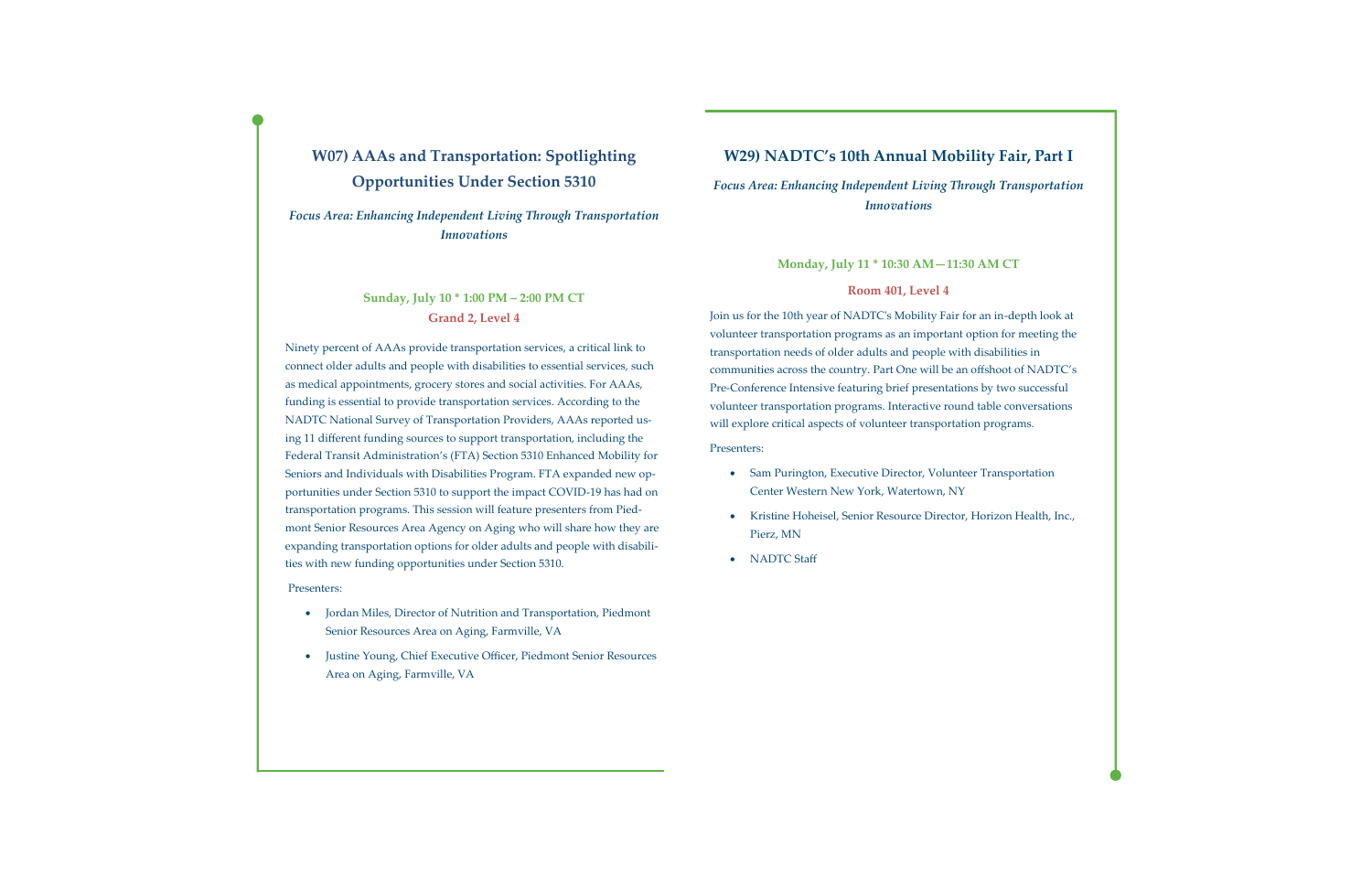## **FT04) Partnerships to Better Meet the Transportation Needs of Older Adults with Vision Loss**

*Focus Area: Enhancing Independent Living Through Transportation Innovations*

### **Monday, July 11 \* 3:00 PM—3:30 PM CT**

### **Grand 3, Level 4**

This session will discuss the differences between travel training and orientation and mobility training. To enable older adults with vision loss to travel in the community and use public transportation to connect to jobs, school, health care, and other needed services, they could benefit from both of these programs. This session will discuss how both of these programs can work together to ensure that older adults who experience vision loss are able to get around in their community.

### Presenters:

- Katie Frederick, Digital Content manager, VisionAware, American Printing House for the Blind, Louisville, KY
- Priscilla Rogers, Aging and Vision Project Lead, Aging and Vision Loss National Coalition, Mooresburg, TN

### **W38) NADTC's 10th Annual Mobility Fair, Part II**

*Focus Area: Enhancing Independent Living Through Transportation Innovations*

### **Monday, July 11 \* 1:00 PM—2:00 PM CT**

**Room 401, Level 4**

Join us for the 10th year of the National Aging and Disability Transportation Center's (NADTC) Mobility Fair. Session two of the Mobility Fair will have a heavy emphasis on group discussion and will explore a variety of topics including, transportation equity and inclusion, how to market transportation services, transporting people to employment, funding and more. Adopting the World Café format, participants will rotate between tables, listen to table hosts frame the issue, and then engage in conversation as a small group. Each roundtable session will highlight the different ways transportation is making a difference in communities around the country and will generate valuable ideas to improve community transportation services that meet the needs of older adults and people with disabilities.

- Virginia Dize, Co-Director, NADTC, USAging, Washington, DC
- Carrie Diamond, Senior Director for Transportation and Mobility, Easterseals, Madison, WI
- Melissa Gray, Senior Program Manager, NADTC, USAging, Washington, DC
- Heather Edmonds, Senior Program Associate, NADTC, USAging, Washington, DC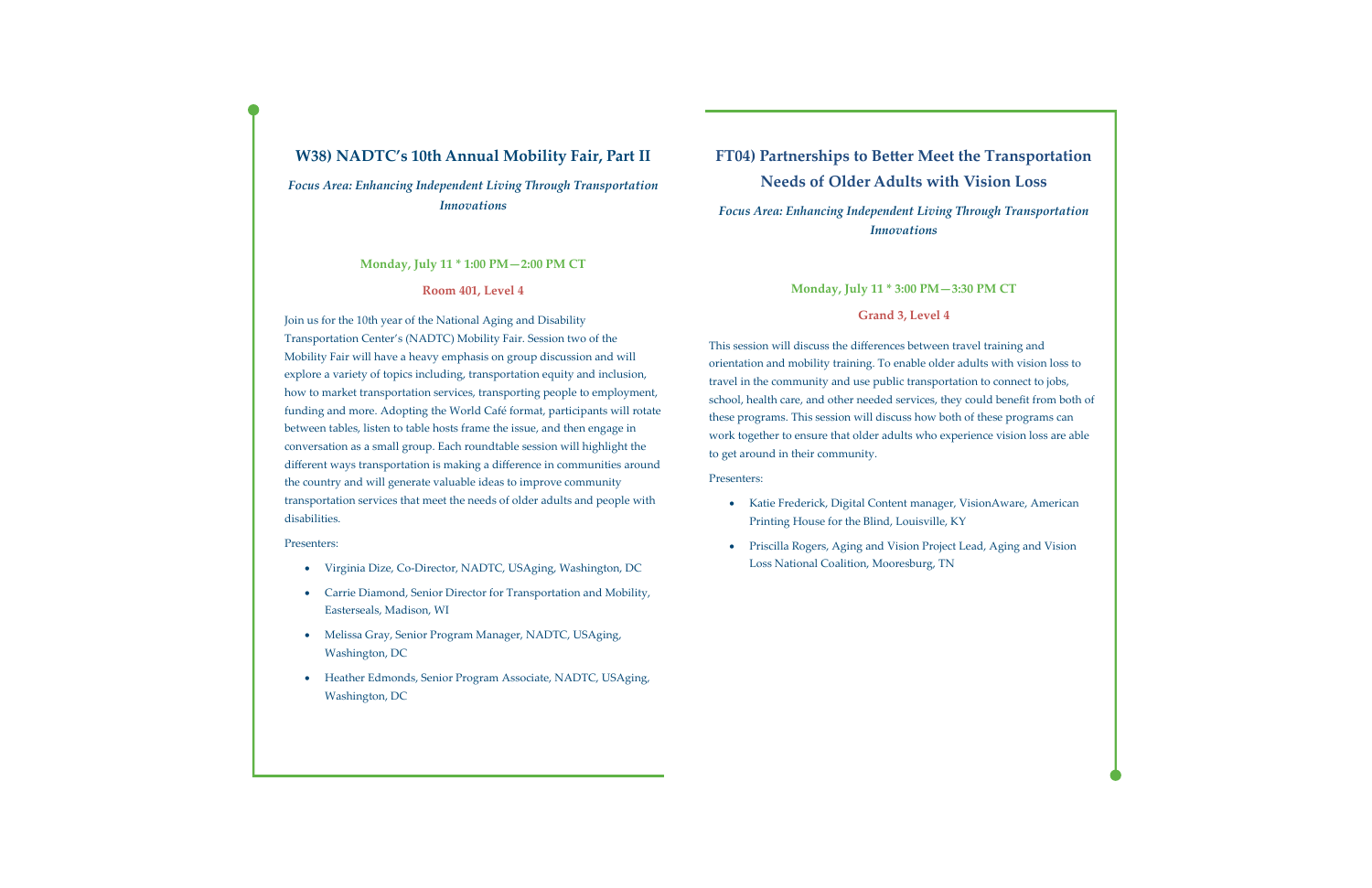## **W64) Coordinated Transportation Improves Lives for Rural Residents**

*Focus Area: Enhancing Independent Living Through Transportation Innovations*

### **Tuesday, July 12 \* 2:15 PM—3:15 PM CT**

### **Grand 2, Level 4**

Over 22 months, Envida was awarded four independent grants that helped it consolidate operational systems with partner transportation agencies, to provide specialized transit services to behavioral health clients, and to develop and implement a Mobility on Demand solution for medical and behavioral health clients in rural Colorado. Today this innovative solution continues to connect rural residents, including older adults, with the care they need in surrounding urban areas.

### Presenter:

- Gail Nehls, CEO, Disability Services, Inc., Envida, Colorado Springs, CO
- Leslie Patterson, Healthcare Mobility Manager, Envida, Colorado Springs, CO

**W48) Increasing Housing Stability through Aging, Disability, Housing and Transportation Partnerships** 

*Focus Area: Enhancing Independent Living Through Transportation Innovations*

### **Tuesday, July 12 \* 10:30 AM—11:30 AM CT**

### **Grand 3, Level 4**

Partnerships across aging, disability, housing and transportation are essential to maintain independent living and housing stability for older adults, people with disabilities and caregivers. Transportation helps people engage in their communities, maintain a job, access education, shop for groceries, obtain health care services, attend social functions and more. Gain insight into federal, state and local partnerships and technical assistance resources that support aging, disability, housing and transportation partnership development. Hear how these partnerships were formed, the tools they've developed and the strategies they use to enhance the lives of the people in Toledo, OH.

- Lori Gerhard, Director, Office of Interagency Innovation, Administration for Community Living, Washington, DC
- Justin Moor, VP of Planning & Program Development, Area Office on Aging of Northwestern Ohio, Inc., Toledo, OH
- Ashley Sweeny Davis, Chief, Elder Connections Division, Ohio Department of Aging, Columbus, OH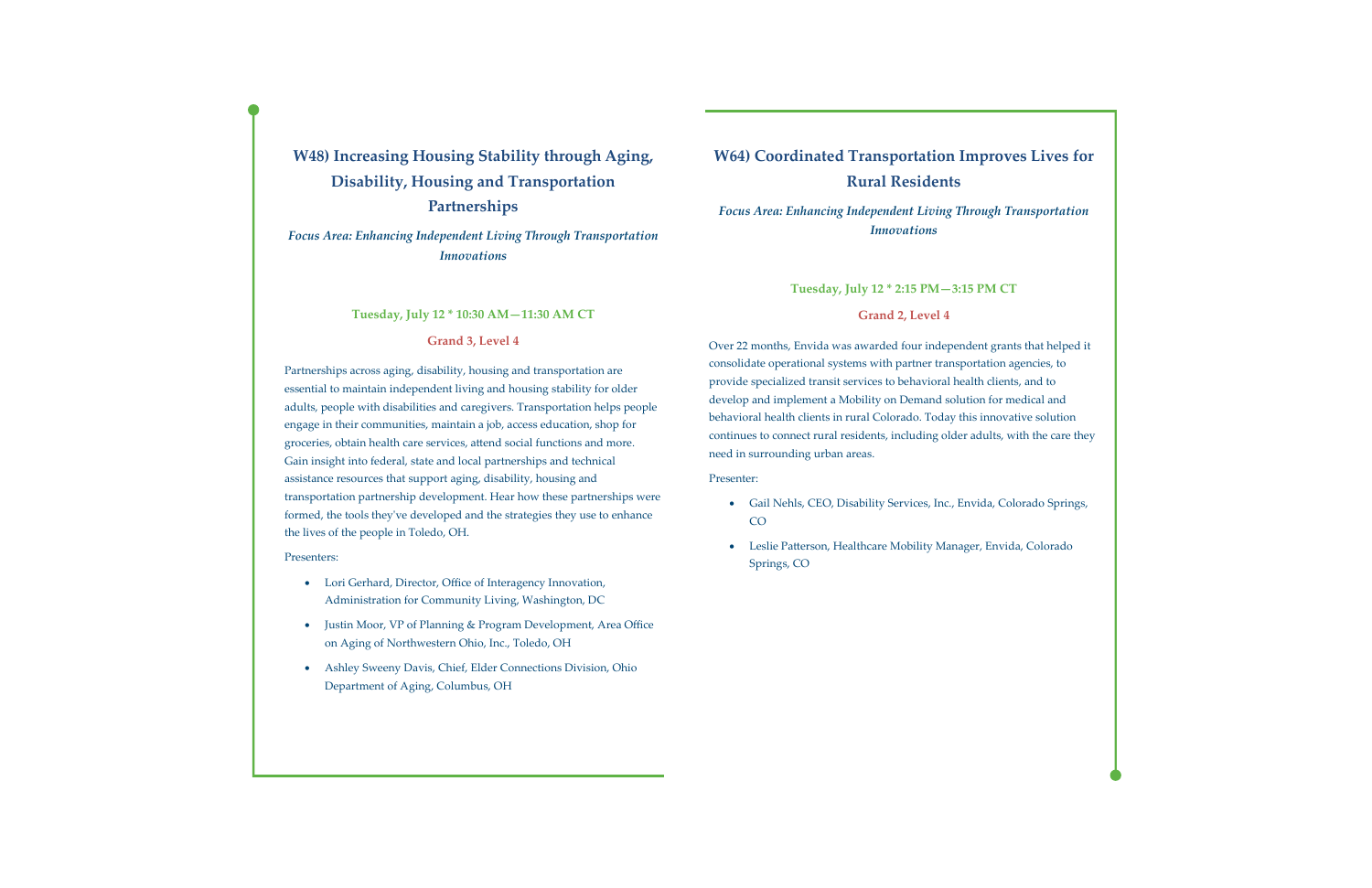## **FT31) Technology-Enabled Solutions to Improve Transportation Connections**

*Focus Area: Enhancing Independent Living Through Transportation Innovations*

### **Tuesday, July 12 \* 4:15 PM—4:45 PM CT**

### **Room 401, Level 4**

This high-level overview of available and forward-thinking transportation technologies focused on older adults and people with disabilities will help you provide solutions to consumers in your community. The use, education and adoption of newer technologies continues to be a struggle with many low -income and rural populations, and many agencies do not have the bandwidth to research all available resources. This session intends to introduce currently available technologies, ways to introduce them and encourage utilization, and review future technology solutions that will be useful in service-delivery planning. Bring your pain points and your use cases and join in the discussion of what's out there, how it can be applied and what new things are coming!

### Presenter:

• Bryan Black, Transportation Manager, Council on Aging of Southwestern Ohio, home52 Transportation, Blue Ash, OH

## **FT23) Make the Connection: Rural Transit and Diverse Aging Populations**

*Focus Area: Enhancing Independent Living Through Transportation Innovations*

### **Tuesday, July 12 \* 3:30 PM—4:00 CT**

### **Grand 3, Level 4**

Learn how one transit agency, Heart of Iowa Regional Transit Agency (HIRTA), has made great strides in how to meet the transit needs of diverse populations in rural central Iowa, and will share successes and lessons learned. This will include how the agency identified diverse populations and unmet needs throughout its seven-county region; Development and use of their Public Participation and Limited English Proficiency plans to engage with community agencies, local officials and diverse populations, including older adults and those with disabilities; Real vs perceived transit barriers and possible solutions. Attendees will leave with a better understanding of how our rural transit agency identified diverse populations in our rural communities, identified unmet needs and barriers and began working with community agencies to create sustainable transit solutions that work.

### Presenter:

• Danny Schnathorst, Outreach Coordinator, Heart of Iowa Regional Transit Agency (HIRTA), Urbandale, IA